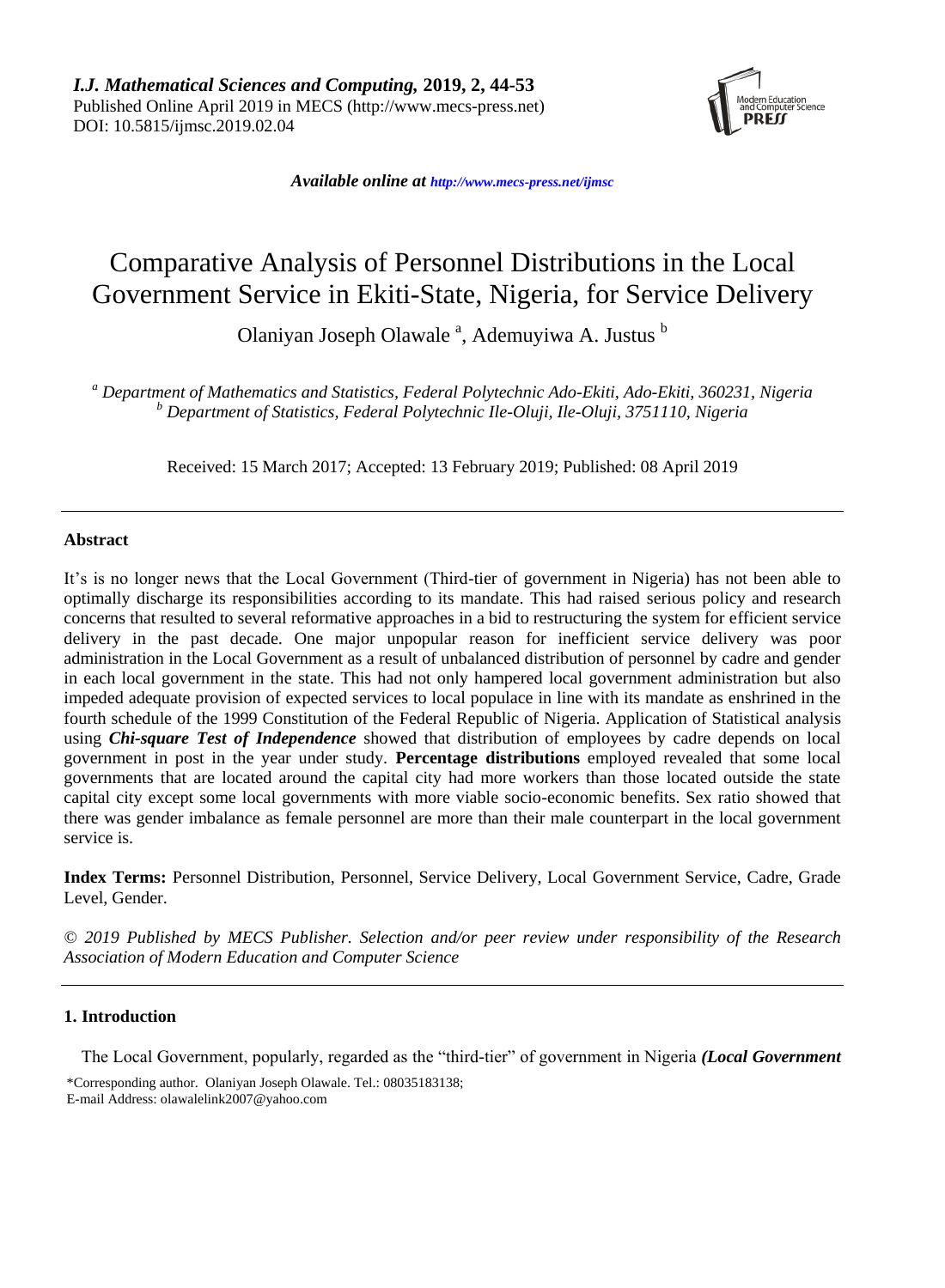*Reforms, 1976.)*, has been in existence since colonial era, and has undergone various reforms in terms of names, structure and composition **(Aleyomi, 2013:36)**. It will be recalled that the essence of having the third-tier of government in Nigeria was to have a replicate of democratic norms, political participation, protective services, provision of basic amenities etc. as it were in the other two tiers of Government namely, State and Federal Government. Government at local level was established by law to exercise specific powers within defined areas, determine and implement projects so as to complement the activities of the state and federal government in their areas (*Local Government Reforms, 1976*). This political sub-division of a nation has substantial but limited control over its local affairs including the power to impose taxes or other forms of generating revenue for provision of services and to draw labour for pre-designed purposes **(***Fourth schedule, 1999 constitution of the Federal Republic of Nigeria***).**

Ekiti state, the focus of this study, was created on *October 1<sup>st</sup>*, 1996 by the General Sani Abacha's regime with sixteen Local Government Areas namely; Ado, Efon Alaaye, Ekiti East, Ekiti South West, Ekiti West, Emure, Gbonyin, Ido/Osi, Ijero, Ikere, Ikole, Ilejemeje, Irepodun/ Ifelodun, Ise/Orun, Moba and Oye Local Government Areas (*First Schedule, Part 1, 1999 constitution of the Federal Republic of Nigeria*). In practice, Local Government draws its major personnel from its locality to aid formulation and implementation of its programmes. It's obvious that no government can achieve its goals if its workforce is not properly and objectively coordinated to carry out their prescribed responsibilities. The recruitment, promotion, conditions of service, discipline, as well as deployment of workers to various duty posts through transfer and posting (Management of Human Resource*)* in the Ekiti State Local Government service is principally coordinated by the Local Government Service Commission **(LGSC)**, a major Agency in-charge of work-force management in the Local Government service in Nigeria.

Local government service commission was established by the law of the Federal Republic of Nigeria *(Third Schedule Part IIB, 1999 Constitution of Federal Republic of Nigeria)* and headed by a Chairman and not less than two and not more than four members to oversee staff matters in order to guarantee efficiency and effectiveness of personnel in Local Government Councils in the federation. The state government uses the commission to regulate Local Government programmes, by deploying competent calibre of staff to the Local Government Councils, resulting in improved implementation of democratic policies of the councils. There are two categories of workers in the local government service in Ekiti state, namely: Unified staff (Grade Level: 07-17) and Non-unified staff (Grade Level: 01-06). Matters affecting non-unified staff are under the purview of each Local Government Authority, while Local Government Service Commission regulates unified category including advancement and absorption of non-unified staff to unified cadre as long as requisite conditions are met by the applicants.

Typically, promotion, appointment and exit from service are precursors to allocation or deployment of employees to various Local Governments in the state. For efficient productivity, employees are supposed to be regularly distributed, cadre by cadre and gender by gender in all departments in the local government councils. Distributions of workers through posting helps to enrich workers experience thereby add more values to their productivity. According to investigation, the last promotion for Local Government workers in the state was in 2013; hence, major posting was only done in 2014. However, other posting was carried out in 2015 but not substantial enough to create any significant effect on the results of this study. There are 7 departments within which workers are being distributed in the local government according to their field and designation. The departments are; *Administration, Agriculture and Natural Resources Development, Budget, Planning Research and Statistics, Community Development, Finance, Primary Health Care and Works departments* (**1999 Local Government Scheme of Service)**.

It is common in the Local Government system that some workers have developed the habit of dishonouring posting, thereby resulting in hanging longer than necessary in a particular duty post for one reason or the other. While some who were not comfortable wherever posted quickly hunted for immediate redeployment. There were occasions where important cadres like Accountant, Statistician etc. were over-staffed in some Local Government Councils while other Councils were not enough or not available thereby overloading the little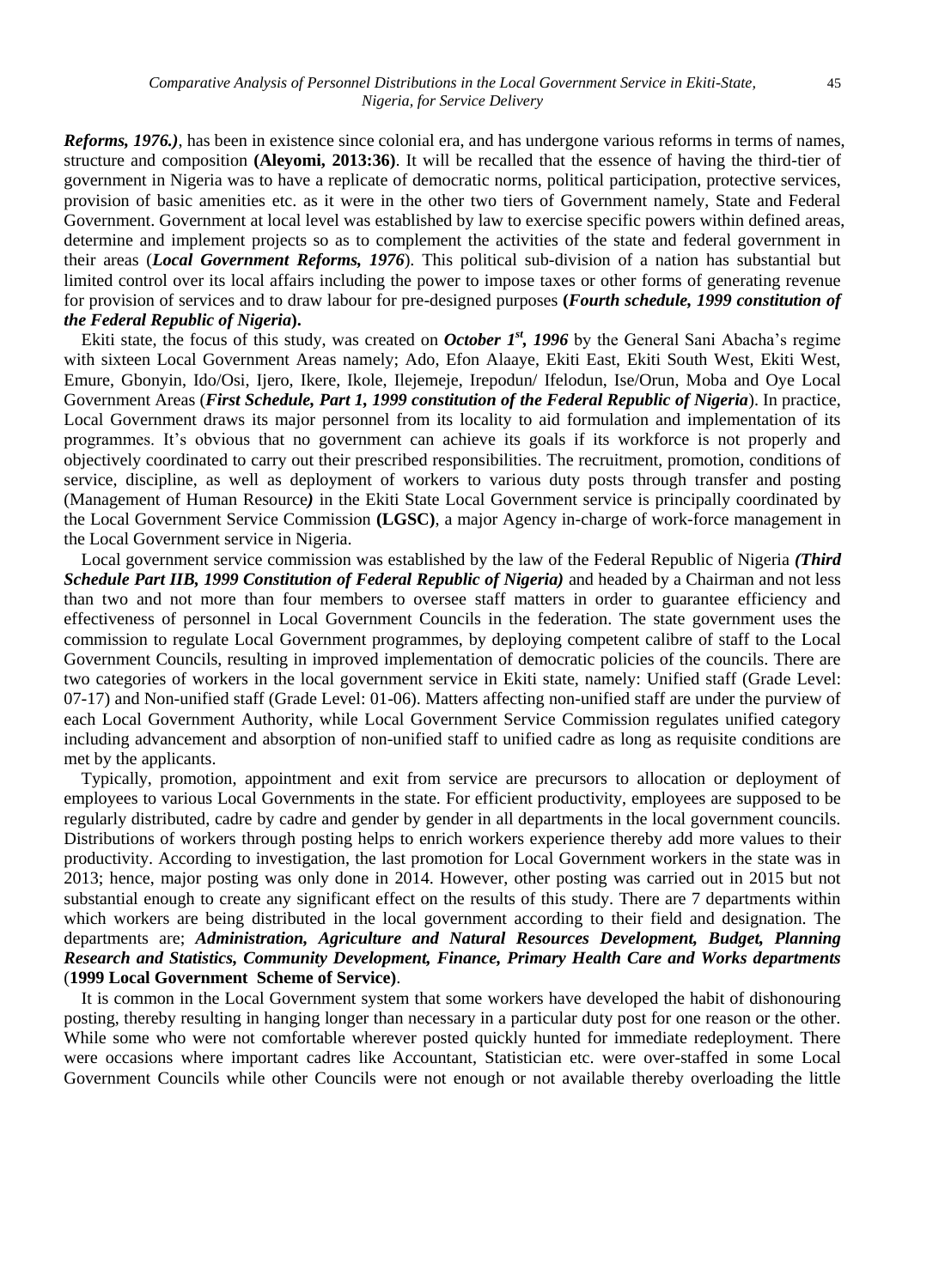available ones or replacing the officers by non-substantive officers. Some reasons such as proximity to residence, juicy stations, unionism and other associations like cooperative societies among others were responsible for the abnormality in the distribution of workers. This is therefore the reason for this study. The Objectives of this study are outlined as follows:

- To compare the distribution of personnel by Local Government Council
- To compare distribution of personnel by gender with and without regard to grade levels
- To examine whether or not the distribution of personnel by grade level is independent of the Local Government Council in post.

#### *1.1. Materials and Methods*

The data used in this study was transcribed from the records of the Bureau of Statistics, Ekiti State, on distribution of personnel statistics by cadre and gender in relation to local government Councils in post in the year 2014. Statistical analysis using Percentage Distribution, bar chart, Sex Ratio and Pearson's Chi-Square Test of independence**,** were used to analyse the data.

#### *Sex Ratio*

This is a demographic index that measures the number of males per 100 females in a population. It relates the proportion of males to females. A sex ratio with a value of more than 100 indicates the excess of male over female while a value less than 100 means shortage of male over female. Sex ratio is mathematically expressed as;

$$
Sex ratio = \frac{Number\ of\ males}{Number\ of\ females} \quad x\ 100\tag{1}
$$

It indicates numerical equality or inequality between the sexes.

#### *1.2. Chi-Square Distribution*

In 1870, Chi-Square was first developed by Fisher and its properties were later investigated by Karl Pearson in 1900 in its modern form. The chi square distribution is a theoretical or mathematical distribution which has wide applicability in statistical work. The term `chi square' (pronounced with a hard `ch') is used because the Greek letter  $x^2$  is used todefine this distribution. It will be seen that the elements on which this distribution is based are squared, so that the symbol  $x^2$  is used to denote the distribution. The distribution of chi-square is expressed mathematically as;

$$
f(y) = \frac{1}{(\frac{n}{2}-1)! \cdot 2^{n/2}} y^{(n/2)-1} e^{-y/2} \qquad y > 0
$$
 (2)

From equation (2),

$$
y = \sum_{i=1}^{n} \left( \frac{x_i - \mu_i}{\sigma_i} \right)
$$
, and e = 2.71828 (3)

Though chi-square distribution is applied in both the test of independence and goodness of fit, only the test of independence is considered in this study.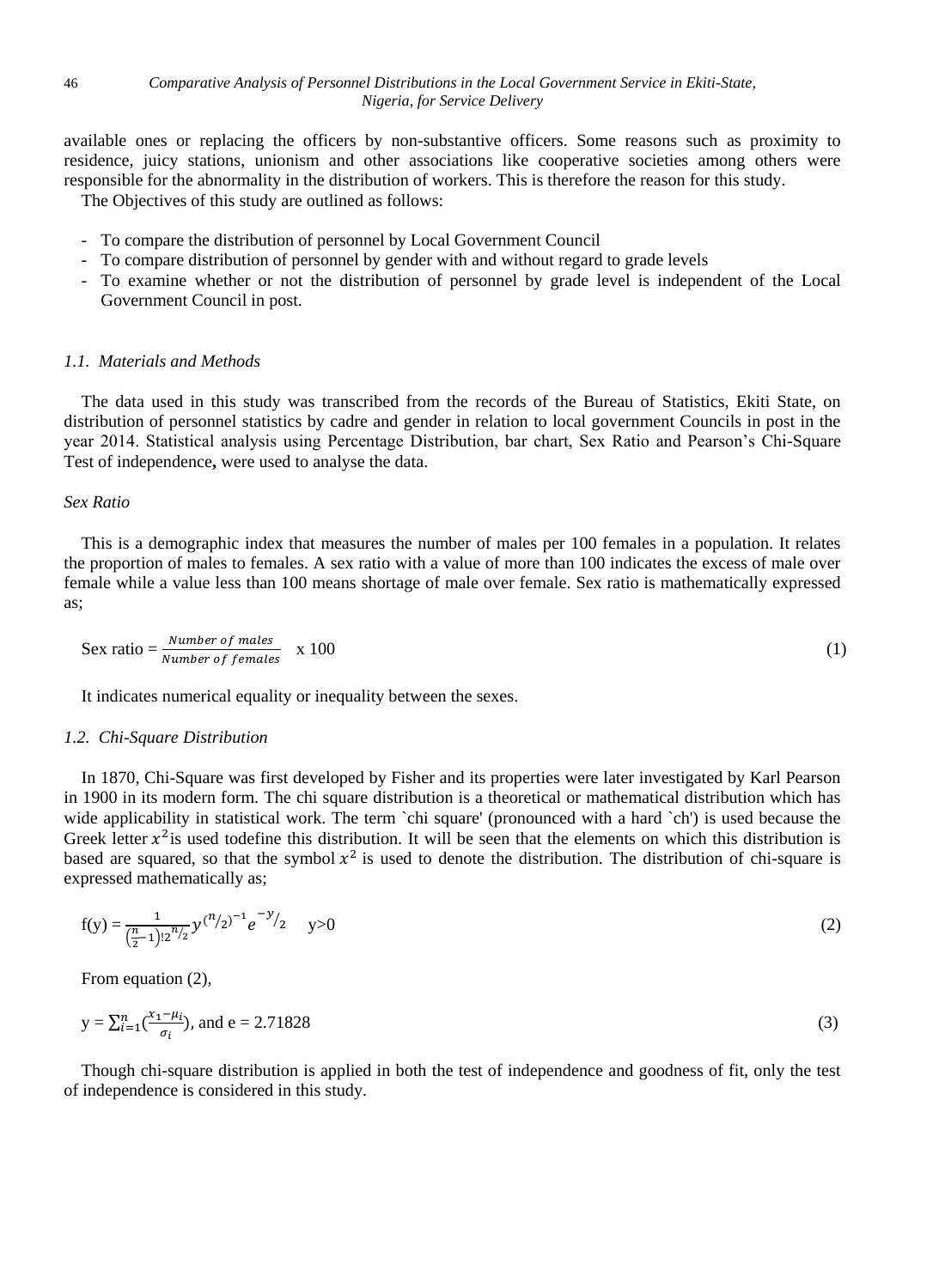# *1.3. Pearson's Chi-Square Test of Independence*

The Chi-Square  $(x^2)$  test for independence of two variables is a test which uses across-classification table to examine the nature of the relationship between these variables. These tables are sometimes referred to as contingency tables. The tables show the manner in which two variables are either or not related to each other. The test for independence examines whether the observed pattern between the variables in the table is strong enough to show that the two variables are dependent on each other or not.

The chi square test of independence is very general, and can be used with variables measured on any type of scale, nominal, ordinal, interval or ratio. The only limitation on the use of this test is that the sample sizes must be sufficiently large to ensure that the expected number of cases in each category is five or more. This rule can be modified somewhat, but as with all approximations, larger sample sizes are preferable to smaller sample sizes. The chi square test for independence is conducted by assuming that there is independence between the two variables being examined  $(H<sub>O</sub>)$ . The alternative hypothesis,  $H<sub>L</sub>$  is that there is no independence between the variables. This can be stated as;

 $H_0$ : Independence between the two variables

 $H<sub>I</sub>$ : No independence between the two variables

The  $x^2$  can be calculated from the expression;

$$
x^2 = \sum_{i=1}^{r} \sum_{j=1}^{c} \left( \frac{(o_{ij} - E_{ij})^2}{E_{ij}} \right) \tag{4}
$$

where,

 $\hat{O}_{ij}$  is the observed value in the ith row, jth column;  $E_{ij}$  is the expected value in the ith row, jth column. While r is the row and c is the column of the contingency tables. The result obtained on  $x^2$  is compared to table value of  $x^2$ <sub>(r-1)(c-1),a</sub>; where, (r-1)(c-1) is the Degree of Freedom, DF, if  $r > 1$  and  $c > 1$ . If  $r = 1$ ,  $c > 1$ , then DF = c - 1 or if  $r > 1$  and  $c = 1$  and  $\alpha$  is the significant level. Again, probability value can be used by comparing it to  $\alpha$ , to decide whether to reject or not to reject the null hypothesis. If the probability value is smaller than  $\alpha$ , the **null Hypothesis** will be rejected.

#### **2. Data Presentation and Analysis**

#### *2.1. Data Presentation*

The data obtained through transcription from the Ekiti State Bureau of Statistics; 'Digest of Local Government Statistics, 2014 is shown in the table below. It reflects personnel statistics by grade level and sex, against local governments in post in year 2014.

Considering **Table 1** above, the percentage of ground total indicates that the highest percentage of personnel (**7.73%**) was in Ekiti West local Government while the least percentage of personnel was in Ilejemeje local Government (**3.80%)** on both grade level and gender. This shows that the range of percentage of the staff distribution was **3.93%.** It shows that the difference between the Local Governments with highest and least personnel was high. This implies discrimination in the distribution of personnel in the Local Governments. However, only **1.52%** of the total personnel were in the Local Government Agencies such as Local Government Service Commission, Loans Board, Pension Board and Training School. Local governments like Ekiti West **(7.73%),** Gbonyin **(7.44%),** Ikole **(7.09%)** and Irepodun /Ifelodun **(7.22%)** had larger percentages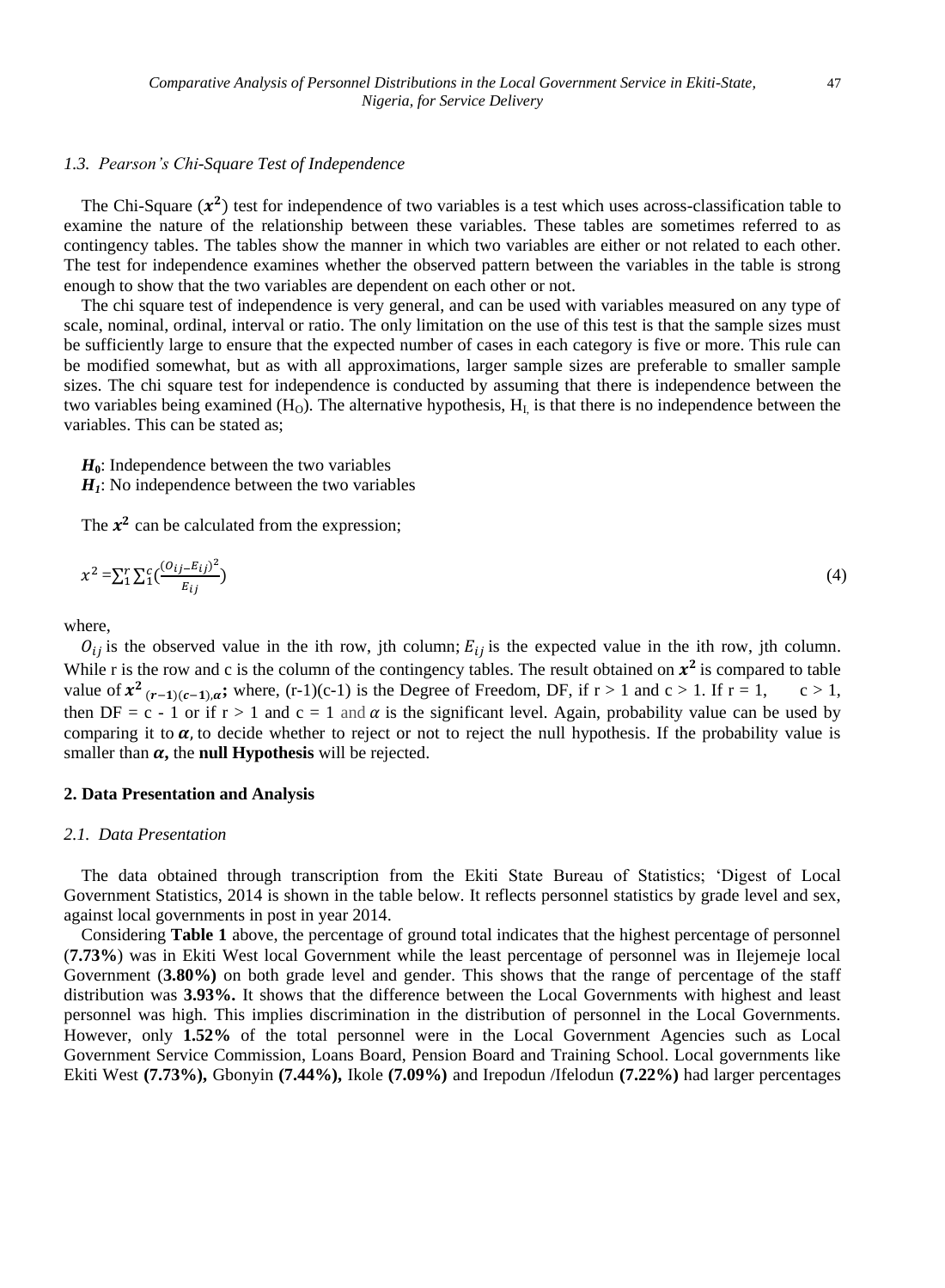of personnel because of their proximity to the state capital, population advantage and other important factors. Ekiti East (**7.60%**) was favoured with higher percentage of staff because of its high economic and social benefits as it's located at the state boundary with Kogi State. Ijero Local Governments (**6.73%**) was favoured with high percentage of personnel because of its rich cultural heritage and other socio-economic benefits like population advantage and long time of creation, as it's one of the Local Governments inherited by Ekiti state. Efon-Alaaye and Ilejemeje had least percentage of staff because of their distances from the state capital (Ado Ekiti) and transportation inconveniences. Efon-Alaaye was one-town local government and didn't enjoy population advantage while Ilejemeje was a new local government created the same time with the creation of Ekiti State and not located along the major road.

|                                | <b>GRADE LEVEL</b>      |                          |                       |              |                         |              |                         |              |                       |                 |              |           |                       |                                             |                            |
|--------------------------------|-------------------------|--------------------------|-----------------------|--------------|-------------------------|--------------|-------------------------|--------------|-----------------------|-----------------|--------------|-----------|-----------------------|---------------------------------------------|----------------------------|
| <b>LOCAL</b><br><b>GOVT</b>    | <b>LEVEL</b><br>$01-03$ |                          | <b>LEVEL</b><br>04-06 |              | <b>LEVEL</b><br>$07-09$ |              | <b>LEVEL</b><br>$10-12$ |              | <b>LEVEL</b><br>13-17 |                 | <b>TOTAL</b> |           | <b>GRAND</b><br>TOTAL | <b>SEX RATIO</b><br>$\mathcal{S}_{\bullet}$ | G.TOTAL                    |
|                                | M                       | $\mathbf{F}$             | M                     | $\mathbf{F}$ | M                       | $\mathbf{F}$ | M                       | $\mathbf{F}$ | M                     | $\mathbf{F}$    | M            | F         |                       |                                             | $\mathcal{S}_{\mathbf{e}}$ |
| <b>ADO EKITI</b>               | 38                      | 25                       | 94                    | 158          | 143                     | 355          | 86                      | 74           | 25                    | 93              | 386          | 705       | 1091                  | 55                                          | $\overline{5.7}$           |
| <b>EFON</b><br><b>ALAAYE</b>   | 70                      | 54                       | 103                   | 185          | 130                     | 143          | 30                      | 30           | 20                    | 16              | 353          | 428       | 781                   | 82                                          | 4.1                        |
| <b>EKITI</b><br><b>EAST</b>    | 108                     | 158                      | 289                   | 275          | 250                     | 274          | 19                      | 48           | 14                    | 17              | 680          | 772       | 1452                  | 88                                          | 7.6                        |
| <b>EKITI S.</b><br><b>WEST</b> | 128                     | 134                      | 115                   | 242          | 177                     | 302          | 64                      | 72           | 12                    | 32              | 496          | 782       | 1278                  | 63                                          | 6.7                        |
| <b>EKITI</b><br><b>WEST</b>    | 75                      | 146                      | 166                   | 340          | 246                     | 362          | 68                      | 40           | 27                    | 8               | 582          | 896       | 1478                  | 65                                          | 7.7                        |
| <b>EMURE</b>                   | 45                      | 88                       | 48                    | 90           | 86                      | 100          | 70                      | 110          | 203                   | 117             | 452          | 505       | 957                   | 90                                          | 5.0                        |
| <b>GBONYIN</b>                 | 109                     | 111                      | 158                   | 188          | 234                     | 321          | 134                     | 137          | 15                    | 14              | 650          | 771       | 1421                  | 84                                          | 7.4                        |
| <b>IDO/OSI</b>                 | 129                     | 114                      | 201                   | 195          | 176                     | 253          | 42                      | 50           | 24                    | 35              | 572          | 647       | 1219                  | 88                                          | 6.4                        |
| <b>IJERO</b>                   | 211                     | 120                      | 150                   | 190          | 108                     | 197          | 79                      | 125          | 51                    | $\overline{55}$ | 599          | 687       | 1286                  | 87                                          | 6.7                        |
| <b>IKERE</b>                   | 110                     | 98                       | 100                   | 166          | 160                     | 397          | 38                      | 78           | 15                    | 33              | 423          | 772       | 1195                  | 55                                          | 6.3                        |
| <b>IKOLE</b>                   | 203                     | 164                      | 136                   | 183          | 164                     | 221          | 83                      | 64           | 60                    | 77              | 646          | 709       | 1355                  | 91                                          | 7.1                        |
| <b>ILEJEMEJ</b><br>E           | 83                      | 33                       | 98                    | 174          | 127                     | 132          | 36                      | 25           | 13                    | 6               | 357          | 370       | 727                   | 96                                          | 3.8                        |
| <b>IRE/IFELO</b><br><b>DUN</b> | 62                      | 57                       | 192                   | 212          | 192                     | 386          | 67                      | 128          | 25                    | 59              | 538          | 842       | 1380                  | 64                                          | 7.2                        |
| <b>ISE/ORUN</b>                | 71                      | 73                       | 106                   | 125          | 115                     | 194          | 100                     | 145          | 24                    | 48              | 416          | 585       | 1001                  | 71                                          | 5.2                        |
| <b>MOBA</b>                    | 124                     | 36                       | 150                   | 210          | 172                     | 168          | 54                      | 26           | 16                    | 10              | 516          | 450       | 966                   | 115                                         | 5.1                        |
| <b>OYE</b>                     | 131                     | 45                       | 168                   | 240          | 188                     | 259          | 84                      | 37           | 49                    | 30              | 620          | 611       | 1231                  | 101                                         | 6.4                        |
| <b>L.G.AGEN</b><br><b>CIES</b> | 9                       | $\overline{\mathcal{L}}$ | 30                    | 49           | 50                      | 81           | 34                      | 17           | 10                    | $\tau$          | 133          | 158       | 293                   | 84                                          | 1.5                        |
| SUB-<br><b>TOTAL</b>           | 170<br>6                | 146<br>$\Omega$          | 2304                  | 3222         | 271<br>8                | 4145         | 108<br>8                | 120<br>6     | 603                   | 657             | 841<br>9     | 106<br>90 | 1910<br>9             | 79                                          | 100                        |
| % SUB-<br><b>TOTAL</b>         | 8.9                     | 7.6                      | 12.1                  | 16.9         | 14.2                    | 21.7         | 5.7                     | 6.3          | 3.2                   | 3.4             | 44.1         | 55.9      | 100                   |                                             |                            |
| <b>TOTAL</b>                   | 3166                    |                          | 5526                  |              | 6863                    |              | 2294                    |              | 1260                  |                 | 19109        |           |                       |                                             |                            |
| % TOTAL                        | 16.6                    |                          | 28.9                  |              | 35.9                    |              | 12.0                    |              | 6.6                   |                 | 100          |           |                       |                                             |                            |
| <b>SEX</b><br>RATIO %          | 116                     |                          | 72                    |              | 66                      |              | 90                      |              | 92                    |                 | 79           |           |                       |                                             |                            |

Table 1. Personnel Statistics by Grade Level, Sex and Local Government in post

*The Table1 above reveals the Percentage Distribution of the grand total of personnel statistics by grade level in relation to their respective local government. It represents the percentage distributions of the Sub-Total and Total personnel in all the local governments and agencies in relation to their grade levels. Sex ratio by local government and cadre is also shown on the table*.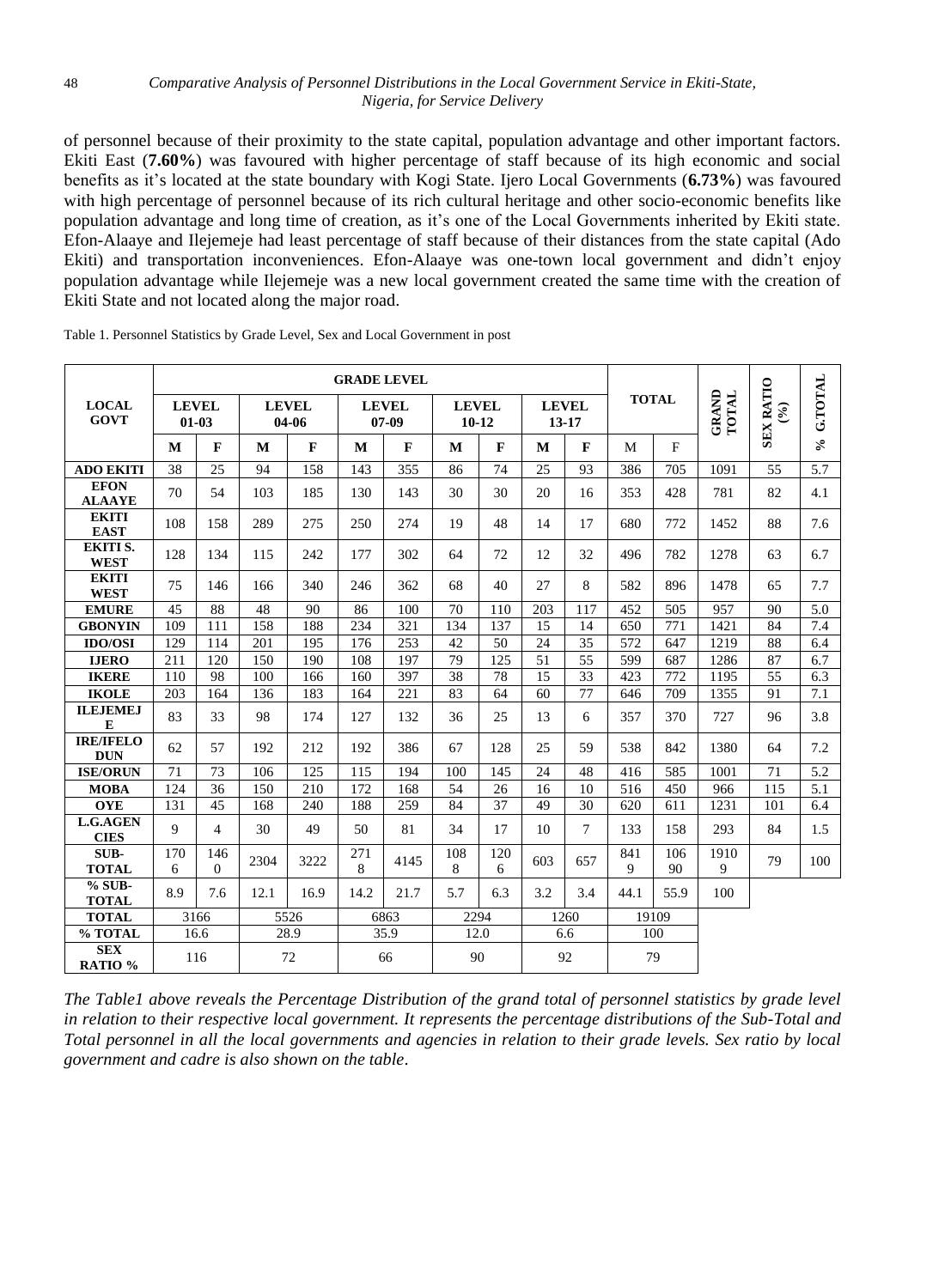In the same vein, the Percentage Sub-Total in **Table 1** gives percentage distribution of personnel by grade level and gender across all the Local Governments. It shows that the percentage difference between male and female on grade level (07-09) was relatively high (**14.22%** and **21.69%)**. This means that there were more female staffers on grade level (07-09) than male in the Local Government service of Ekiti State. It also indicates that more female personnel were in the Local Government service in Ekiti State generally as portrayed by the values **44.06%** and **55.94%** for male and female respectively on the overall Percentage Sub-Total. In like manner, Sex ratios by local government and cadres show that there were excess of male over female staffers in major local government councils and cadres. The General/ Over-all Sex ratio indicates **79** males per **100** female staffers on cadres in the local government system. The reason for more female in the Local Government might be as a result of the nature of the jobs which tends to be more favoured for women than men. It could also signify that more men were moving out of the service for greener pasture. The Percentage total shows that more personnel **(35.92%)** were on grade level (07-09) while only **16.57%** were on grade level (01-03). The reason for the shortage of staff in the lowest cadre could be as a result of lack of recruitment exercise in the recent time as those formerly occupied the cadre had been promoted.



Fig.1. Bar-Chart showing Personnel by Grade Level and Sex

**Fig. 1** above, shows the numerical relationship between male and female in the Ekiti State Local Government System. Apart from Grade Level (01-03), all other cadres obviously reveal more female than male. Grade levels 04-09, reveals that the number of female staffers was more than two-third of their male counterpart. This clearly shows the gender imbalance in the system.

#### *2.2. Data Analysis*

### *2.2.1. Using chi-square test to test independency between variables*

### *Required to test:*

*H***0**: Independence between number of personnel cadre by cadre and Local Governments in posts *H***1**: No independence between number of personnel cadre by cadre and Local Governments in posts **Significant Level**: 5%

Test Statistic: 
$$
x^2 = \sum_{i=1}^{r} \sum_{i=1}^{c} \left( \frac{(o_{ij} - E_{ij})^2}{E_{ij}} \right);
$$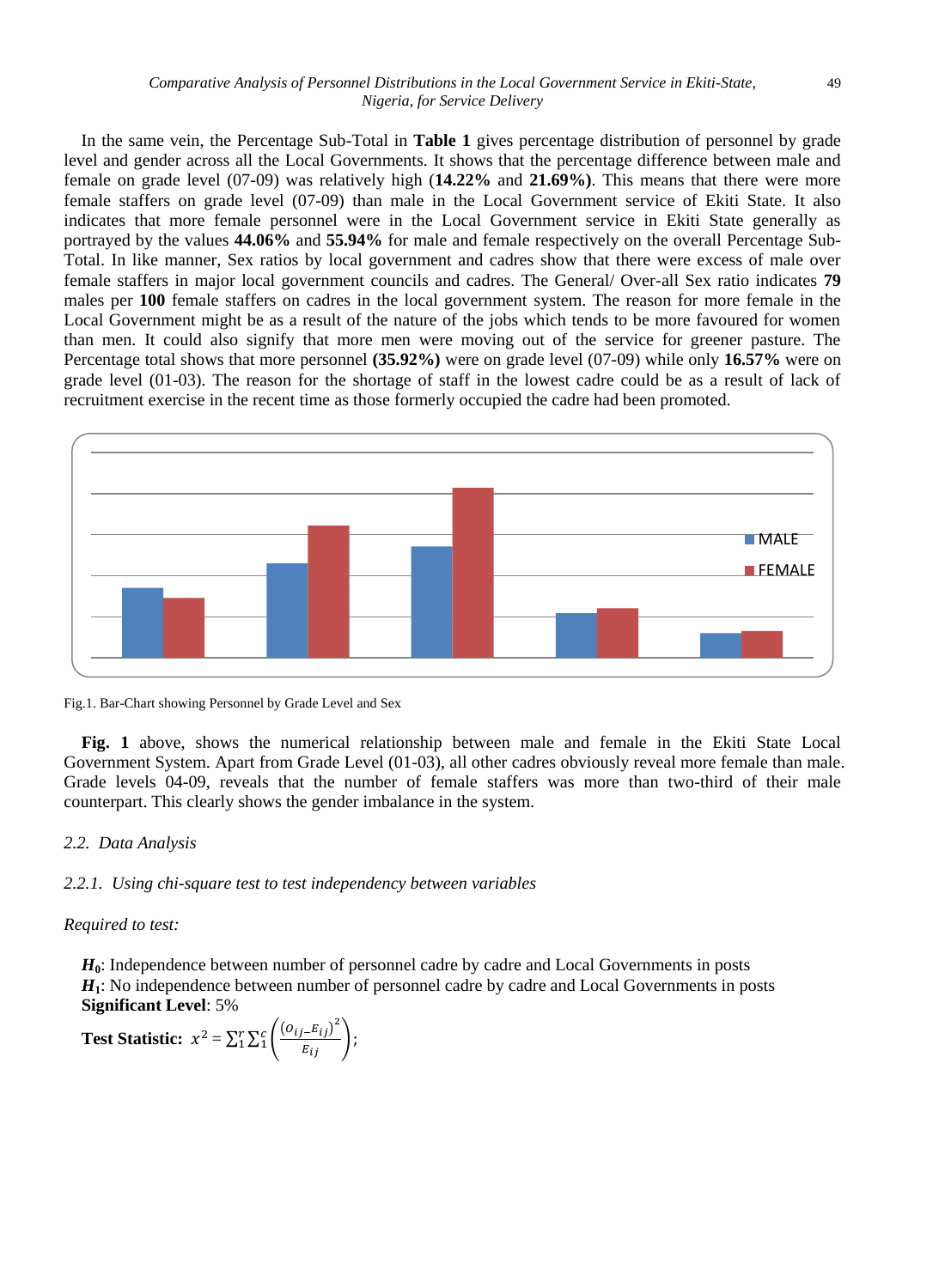|                      | <b>GRADE LEVEL</b> |            |                   |            |                   |            |                   |            |                   |            |  |
|----------------------|--------------------|------------|-------------------|------------|-------------------|------------|-------------------|------------|-------------------|------------|--|
| <b>LOCAL GOVT</b>    | <b>LEVEL01-03</b>  |            | <b>LEVEL04-06</b> |            | <b>LEVEL07-09</b> |            | <b>LEVEL10-12</b> |            | <b>LEVEL13-17</b> |            |  |
|                      | <b>OBS</b>         | <b>EXP</b> | <b>OBS</b>        | <b>EXP</b> | <b>OBS</b>        | <b>EXP</b> | <b>OBS</b>        | <b>EXP</b> | <b>OBS</b>        | <b>EXP</b> |  |
| <b>ADO EKITI</b>     | 63                 | 180.76     | 252               | 315.50     | 498               | 391.83     | 160               | 130.97     | 118               | 71.94      |  |
| <b>EFON ALAAYE</b>   | 124                | 129.40     | 288               | 225.85     | 273               | 280.50     | 60                | 93.76      | 36                | 51.50      |  |
| <b>EKITI EAST</b>    | 266                | 240.57     | 564               | 419.89     | 524               | 521.49     | 67                | 174.31     | 31                | 95.74      |  |
| <b>EKITI S. WEST</b> | 262                | 211.74     | 357               | 369.58     | 479               | 458.99     | 136               | 153.42     | 44                | 84.27      |  |
| <b>EKITI WEST</b>    | 221                | 244.88     | 506               | 427.41     | 608               | 530.82     | 108               | 177.43     | 35                | 97.46      |  |
| <b>EMURE</b>         | 133                | 158.56     | 138               | 276.75     | 186               | 343.71     | 180               | 114.89     | 320               | 63.10      |  |
| <b>GBONYIN</b>       | 220                | 235.43     | 346               | 410.93     | 555               | 510.35     | 271               | 170.59     | 29                | 93.70      |  |
| <b>IDO/OSI</b>       | 243                | 201.97     | 396               | 352.51     | 429               | 437.80     | 92                | 146.34     | 59                | 80.38      |  |
| <b>IJERO</b>         | 331                | 213.07     | 340               | 371.89     | 305               | 461.87     | 204               | 154.38     | 106               | 84.80      |  |
| <b>IKERE</b>         | 208                | 197.99     | 266               | 345.57     | 557               | 429.18     | 116               | 143.46     | 48                | 78.80      |  |
| <b>IKOLE</b>         | 367                | 224.50     | 319               | 391.84     | 385               | 486.65     | 147               | 162.67     | 137               | 89.35      |  |
| <b>ILEJEMEJE</b>     | 116                | 120.45     | 272               | 210.24     | 259               | 261.10     | 61                | 87.28      | 19                | 47.94      |  |
| <b>IRE/IFELODUN</b>  | 119                | 228.64     | 404               | 399.07     | 578               | 495.63     | 195               | 165.67     | 84                | 90.99      |  |
| <b>ISE/ORUN</b>      | 144                | 165.85     | 231               | 289.47     | 309               | 359.51     | 245               | 120.17     | 72                | 66.00      |  |
| <b>MOBA</b>          | 160                | 160.05     | 360               | 279.35     | 340               | 346.94     | 80                | 115.97     | 26                | 63.70      |  |
| <b>OYE</b>           | 176                | 203.95     | 408               | 355.98     | 447               | 442.11     | 121               | 147.78     | 79                | 81.17      |  |
| <b>L.G.AGENCIES</b>  | 13                 | 48.21      | 79                | 84.15      | 131               | 104.51     | 51                | 34.93      | 17                | 19.19      |  |

Table 2. Bar-Chart showing Personnel by Grade Level and Sex

 $x^2 = 2618$ , df= 64, **p-value** = 2.2e<sup>-16</sup>,  $x^2$  <sub>critical</sub> = 43.19.

**Decision Rule:** Reject  $H_0$  if  $x^2 > x^2$  critical, otherwise, do not reject.

**Decision:** Since  $x^2 = 2618$  is  $>x^2$  critical = 43.19, we therefore reject  $H_0$ .

**Conclusion:** This means that number of personnel in each grade level depends on the Local Government Council in post. The relationships between the number of personnel on each cadre and local governments in post were as a result of certain features of interest that the Local Government had.

#### **3. Summary of Findings**

The percentage distribution on **Table 1** above shows that some Local Governments (Ekiti West, Ekiti South-West, Gbonyin, Irepodun/Ifelodun, Ekiti East, and Ijero Local Governments) had more workers than other Local Governments like Efon Alaaye, Emure, Ilejemeje Local Governments etc. It reveals also that more female personnel worked in the Local Governments than their male counterpart. Finding shows as well that number of workers at the lowest cadre (01-03) was lower than other higher cadres were. This shows that no recruitment had been done in recent time to feel vacant positions in the lower cadre. Generally, there were more female staffers in the local Government system in Ekiti state than their male counterpart. It also reveals that there were more female that male staffers across cadres in the system. The reason for this could be as a result of flexibility of the system which favours female more than male. It could also be as result of the fact that some departments like Primary Health Care, Environmental Service and Community Departments are more female friendly by nature of their services and duties. However, there were more male than female personnel in the lowest cadre because of the nature of their jobs as most of it was done manually. It implies that personnel on grade level (01-03) were inadequate to service senior cadres in the system.

Chi-Square test of Independence carried out on **Table 2** reveals that the number of personnel in each grade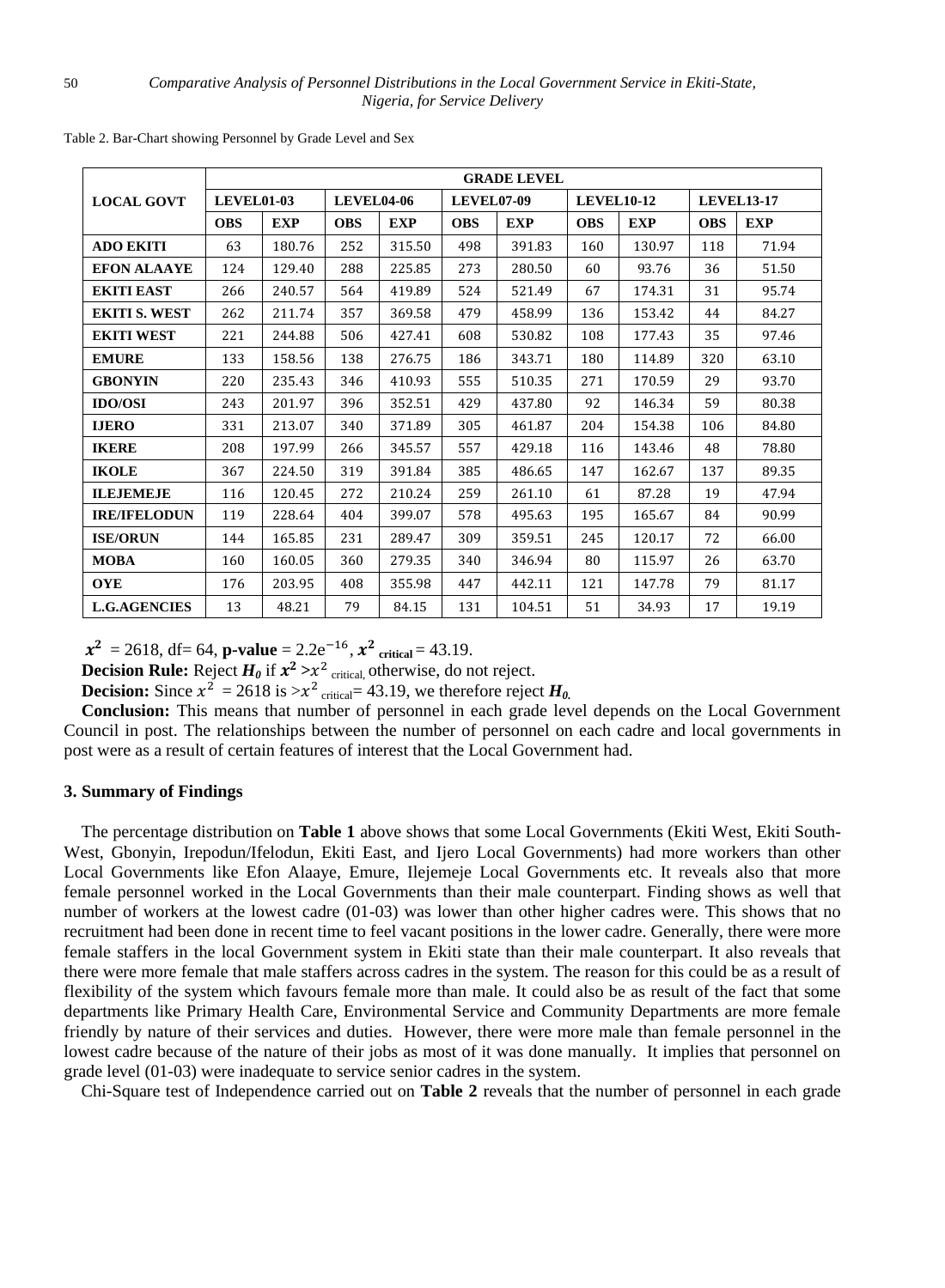level depends on the Local Government in post. The more advantageous a local government is in terms of population, nearness to the capital city, social amenities and years of creation determines the number of personnel to be posted to the local government which customarily determines the number of personnel cadre by cadre.

# **4. Conclusion**

According to the findings from the analysis, it is concluded that distribution of workers in the local government system in Ekiti State was not done in strict adherence to the lay down rules but allowed to be influenced by favour-seeking workers. It is also concluded that the nearer a local government to the capital city the more likely the number of workers in the local government. This enables them to reside in the capital city in order to tap socio-economic benefits. It could also be inferred that more personnel are posted to local governments where more socio-economic benefits are accessible regardless of its distance to the capital city. It could be deduced that no general appointment and posting was done in the recent time past to adjust some lopsided distribution of staffers which might be occasioned by staffers exiting the service for one reason or the other in some local governments.

However, it could be concluded that female workers are more than male because of the nature of duties of some departments in the local government service. Generally, there was gender imbalance in the local government service as excess female workers were on each grade level and local government council. Some Local Governments inherited from mother state (Ondo State) where Ekiti State was created also enjoyed more staffers than other Local Governments created along with the creation of the state. It is concluded that junior personnel on grade level (01-03) were inadequate in the system. This was as a result of lack of regular recruitment to fill up vacant positions.

# **5. Recommendation**

- (1). Local Government Service Commission must ensure strict adherence to the use of personnel estimate while doing posting to eradicate unnecessary influence on posting in order to address unproportionality and lop-sidedness in the distribution of workers.
- (2). Government should embark on recruitment of workers in to the lower cadre of the service to make workers available to serve the higher cadres, and also to save the system from "missing cadres". This will ensure maintaining the pyramidal shape of staff strength of a normal corporate organisation.
- (3). Gender sensitivity should be encouraged to avoid domination of a particular sex.
- (4). Transportation problem and other social amenities deficits should be addressed to ease conveyance of workers to their working place at low cost. This will encourage workers to live at any part of the state no matter how far or near to their place of work.
- (5). Biometric payment system that is on-going should be maintained and needed adjustment carried out where necessary to encourage unhindered access to any form of payment like cooperative society or other financial issues. This alone will go a long way in addressing the problem associated with staff seeking for transfer or dishonouring posting.
- (6). Offices in all the Local Government Secretariats should be made conducive for service to avoid concentration of staff in Local Government with better facilities and good conditions of service.

# **References**

[1] Achimugu Hassan, Stephen Makoji Roberts and Agboni Uyo Joy. Local Government Service Delivery in Nigeria: An Empirical Comparison of Government Efforts and the People's Expectations, *Journal of*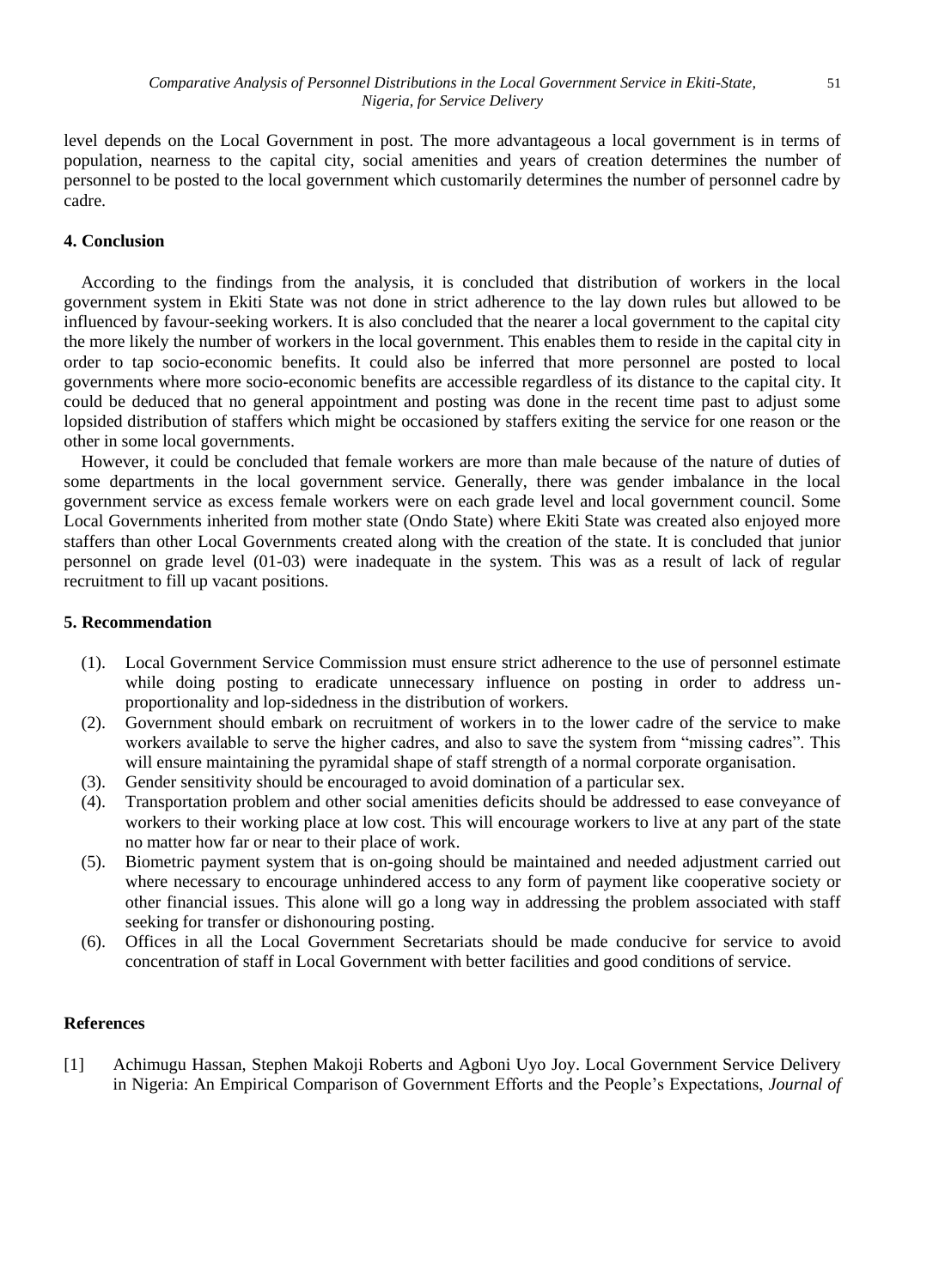*MCSER-CEMAS-Sapienza University of Rome;* 2013.

- [2] Agnihotri, S. B. Sex Ratio Patterns in the Indian Population: A Fresh Exploration, New Delhi: Sage; 2000.
- [3] Akpomuvire Mukoro. The Impact of Rules and Regulations on Personnel Performance in the Unified Local Government Service of Nigeria. *Journal of Social Sciences;* 2003
- [4] Bello-Imam I.B. Local Government in Nigeria Evolving Third-Tier of Government, Heinemann Educational Books (Nigeria), 1996.
- [5] Cheema, G. Shabbir and Rondinelli, D.A.(eds). Decentralization and Development: *Policy Implementation in Developing Countries*. Beverly Hills: Sage, 1984.
- [6] Federal Government. The Constitution of the Federal Republic of Nigeria 1999(Amendment) VOL II, Federal Government Printer, Lagos, 2001; 120, 140, 144-145.
- [7] Federal Republic of Nigeria. Approved Scheme of Service for local government employees in Nigeria, Federal Republic of Nigeria, 1988
- [8] <http://www.statisticalassociates.com/assumptions.pdf>
- [9] Jide Ibietan, Peter Ndukwe. Local Government Administration in Nigeria and the Localist Theory: Exploring the Nexus, *Journal of Research Academy of Social Scientist,* 2014
- [10] Murray R. Spiegel and Larry J. Stephens: Schaum's Outlines Statistics, McGraw Hill 3<sup>rd</sup> Edition, 2008; 261-276.
- [11] Ogunna A.E.C. A handbook on Local Government in Nigeria, Versatile Publisher, 1996
- [12] Olu Ale. Practical Administration and the Challenges for Officers in the Public Service of Nigeria, Dimeji Ojo Printers, 1<sup>st</sup> Edition, 2011, xxv, xxvii-xxviii, 216-278.
- [13] Sharma O. P. and Haub C. "Sex ratio at birth begins to improve in India", Population reference bureau; 2008 [\(http://www.prob.org/Atricles/2008/indiasexratio.aspx\)](http://www.prob.org/Atricles/2008/indiasexratio.aspx).
- [14] Sheldon M. Ross. Introduction to Probability and Statistics for Engineers and Scientists. Elsevier Academic Press, 3rd Edition 2004; 185,499-500
- [15] Stella Chioma, Opara. Local Government Service Commission and challenges of Local Government Autonomy in Nigeria: An Evaluation. *Journal of IIST* 2015; *46- 49*
- [16] Thompson, W. Delivering Service in Nigeria: A Roadmap. Office of Public Service Reform: United Kingdom 2004.
- [17] Wilson, K. and Hardy, I.C.W. "Statistical analysis of sex ratios: an introduction", and Sex ratios: Concepts and Research Methods 2002; pp 48-92 ISBN 0521665787.

# **Authors' Profiles**



**Olaniyan Joseph Olawale** (born December 12, 1980) is a Civil Servant, Data Analyst and Lecturer. He is the current Sectional-head of Research and Statistics, Local Government Service Commission, Ekiti State, Nigeria.



**Ademuyiwa A. Justus** (born) is a Civil Servant, Data Analyst and Lecturer, Educator and Farmer. He is the current Head of Department of Statistics, Federal Polytechnic, Ile-Oluji, Ondo State Nigeria.